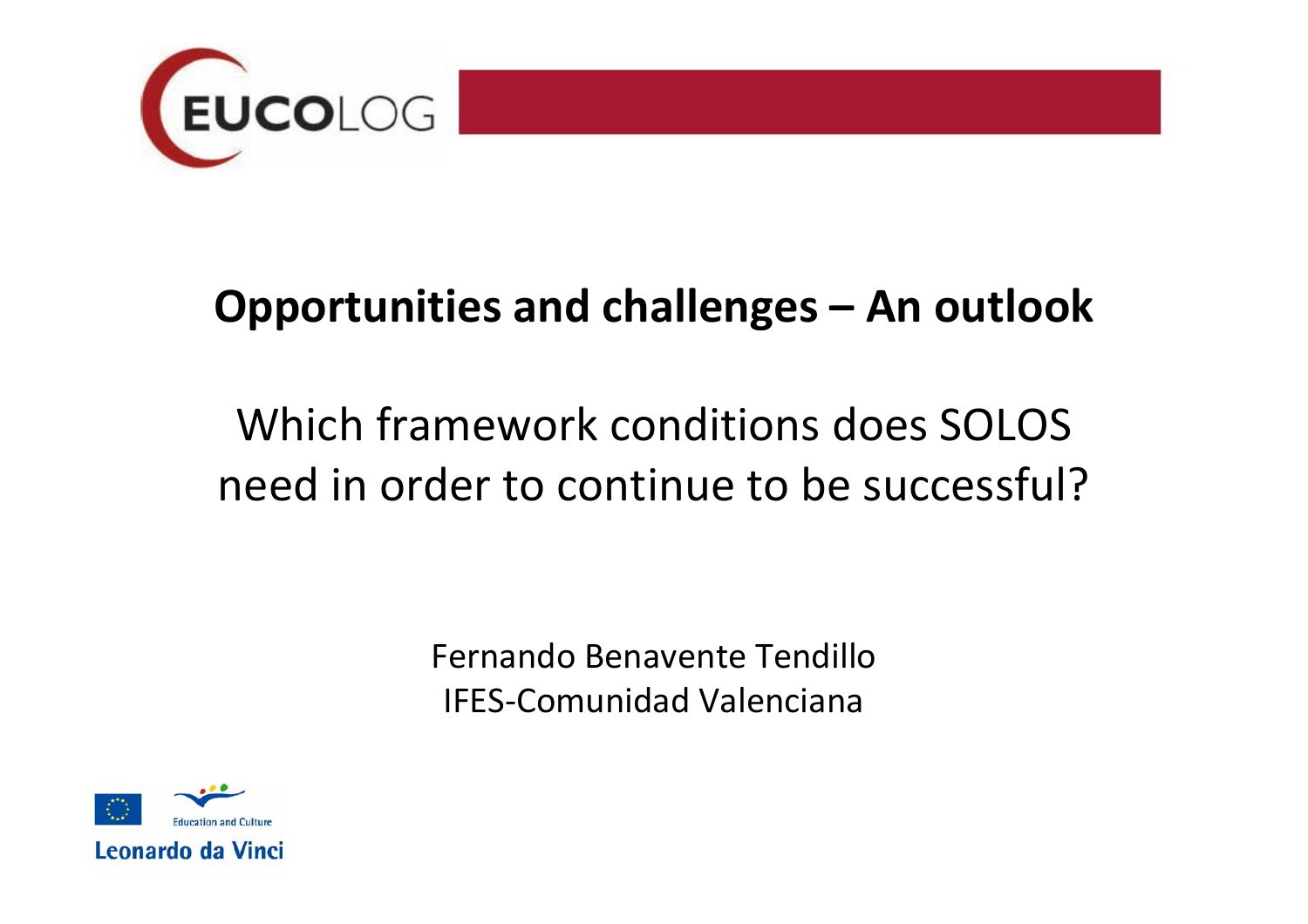

## **Opportunities and Challenges**

3 sets of matters:

- Certification
- ECVET accreditation
- Continued piloting of the SOLOS model

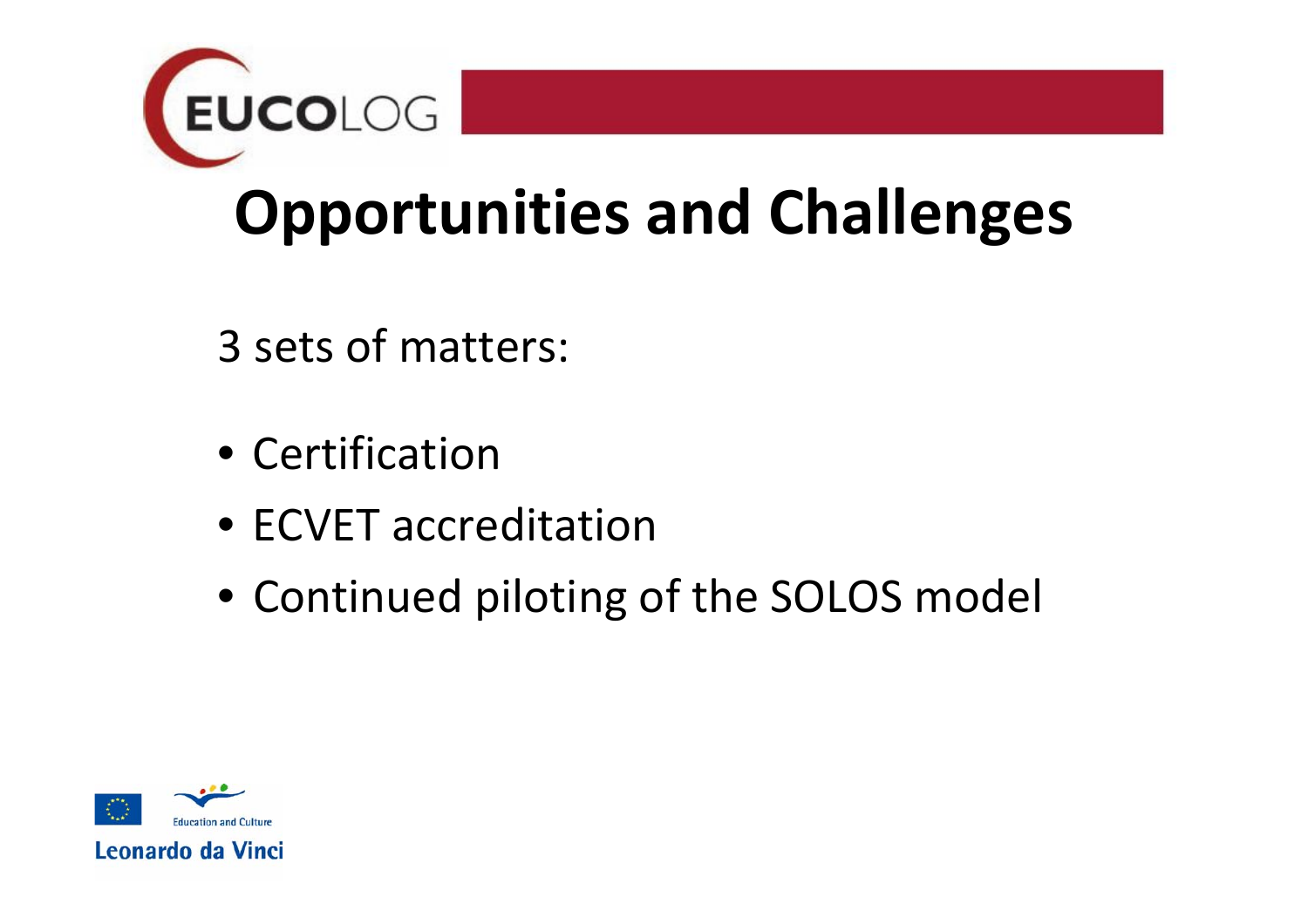

#### **Certification**

- The certification process should take on board multiple company representatives, preferably from as many different member States as possible.
- Training certification should take into account The EU Commission's Recommendation to implement the European Qualifications Framework (EQF).
- Certification is the necessary preliminary step before ECVET accreditation (based on learning outcomes).Leonardo da Vinci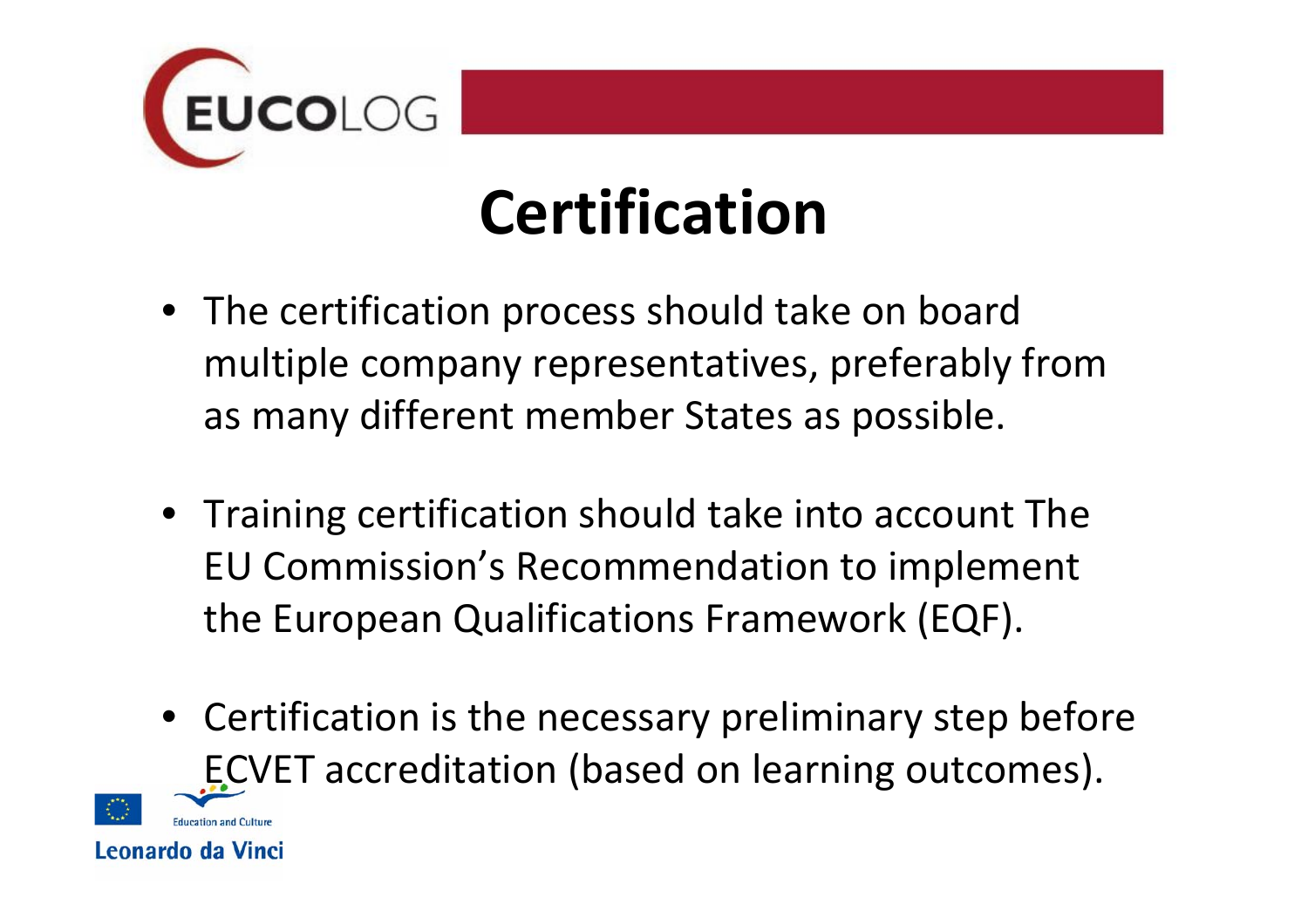

## **ECVET accreditation**

- Certifications in **units of learning outcomes** through **assessment** and **allocation of credit points.**
- Ensures **accumulation**, **recognition** & **transfer** of **learning outcomes**.
- Allows two dimensions of **mobility**:
	- **National**
	- **Transnational (EU)**

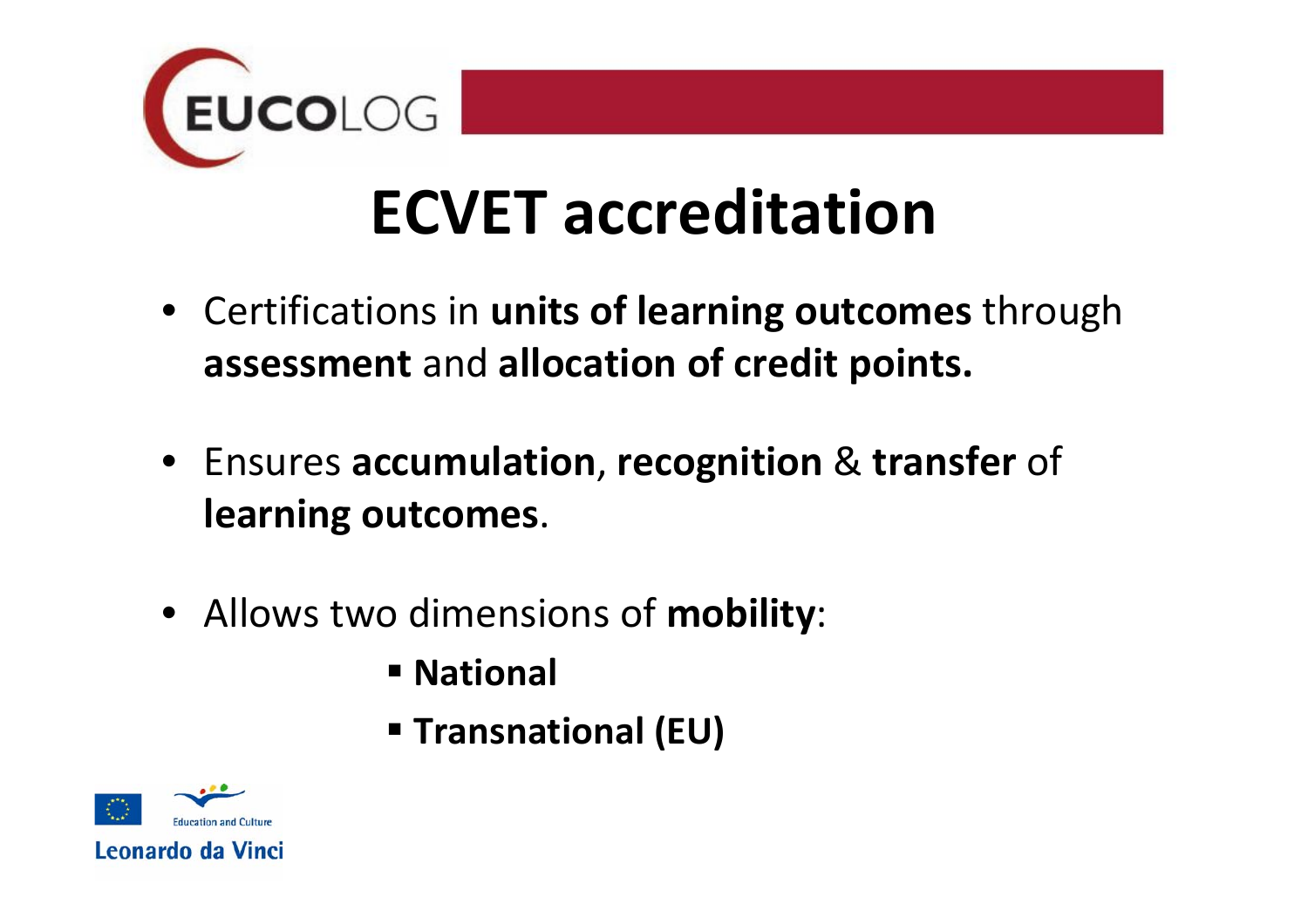

## **ECVET accreditation process**

- Set up an **extensive partnership** (from as many different countries as possible)
- **Design units of learning outcomes**
- **Allocate credit points** to each unit
- **Consolidate the partnership** through the signing of <sup>a</sup> Memorandum of Understanding
- **Create the conditions for the transfer of credits** (ensure recognition through the conception of mutual trust tools, set up engagements of partners and stakeholders, mainly training centres and employers)
- **Conduct an evaluation/impact study** of the piloting**Education and Culture** Leonardo da Vinci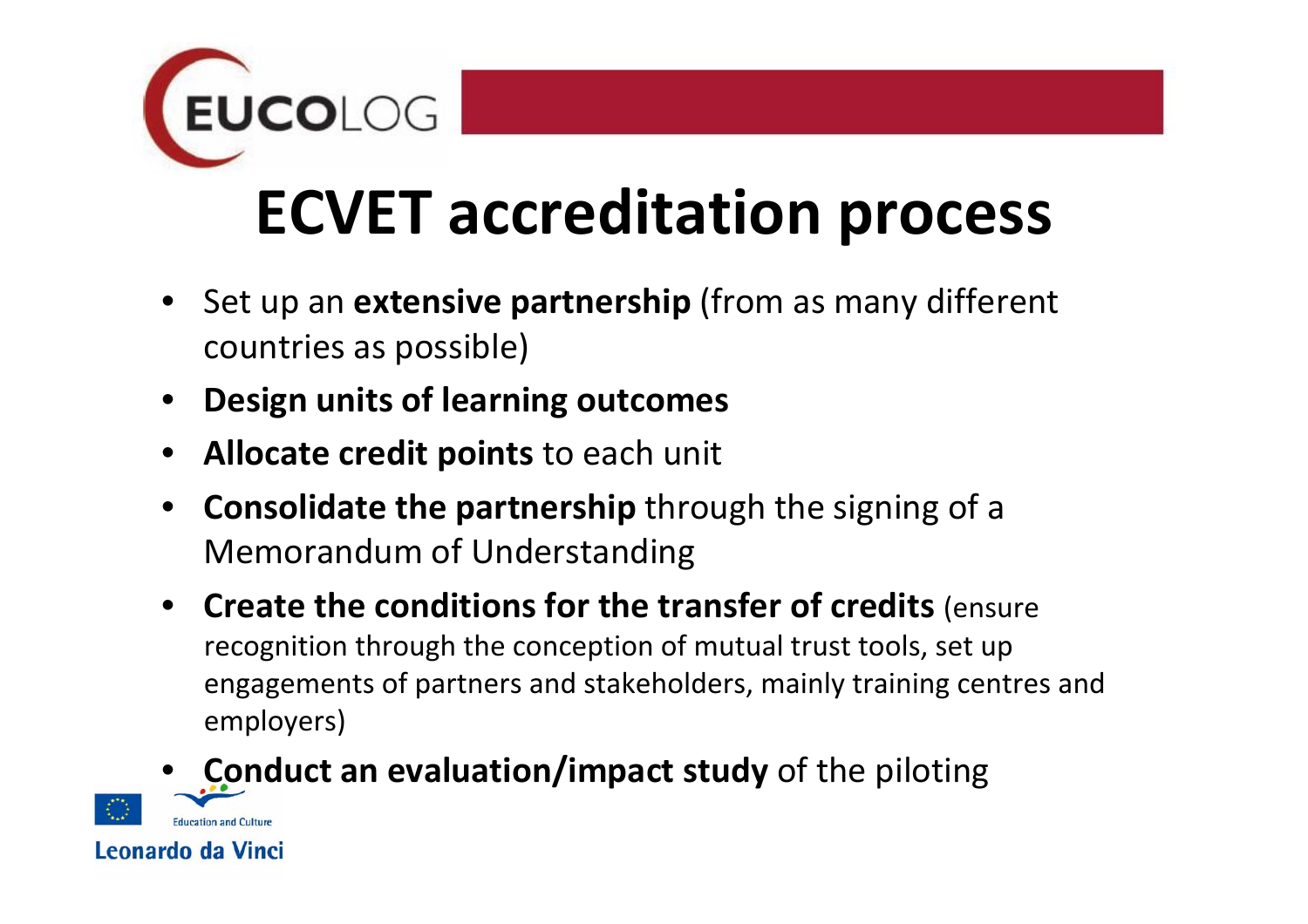

#### **ECVET accreditation system**

- **Representatives of trainees**
- **Employers**
- **Training centres**
- **National certification bodies**

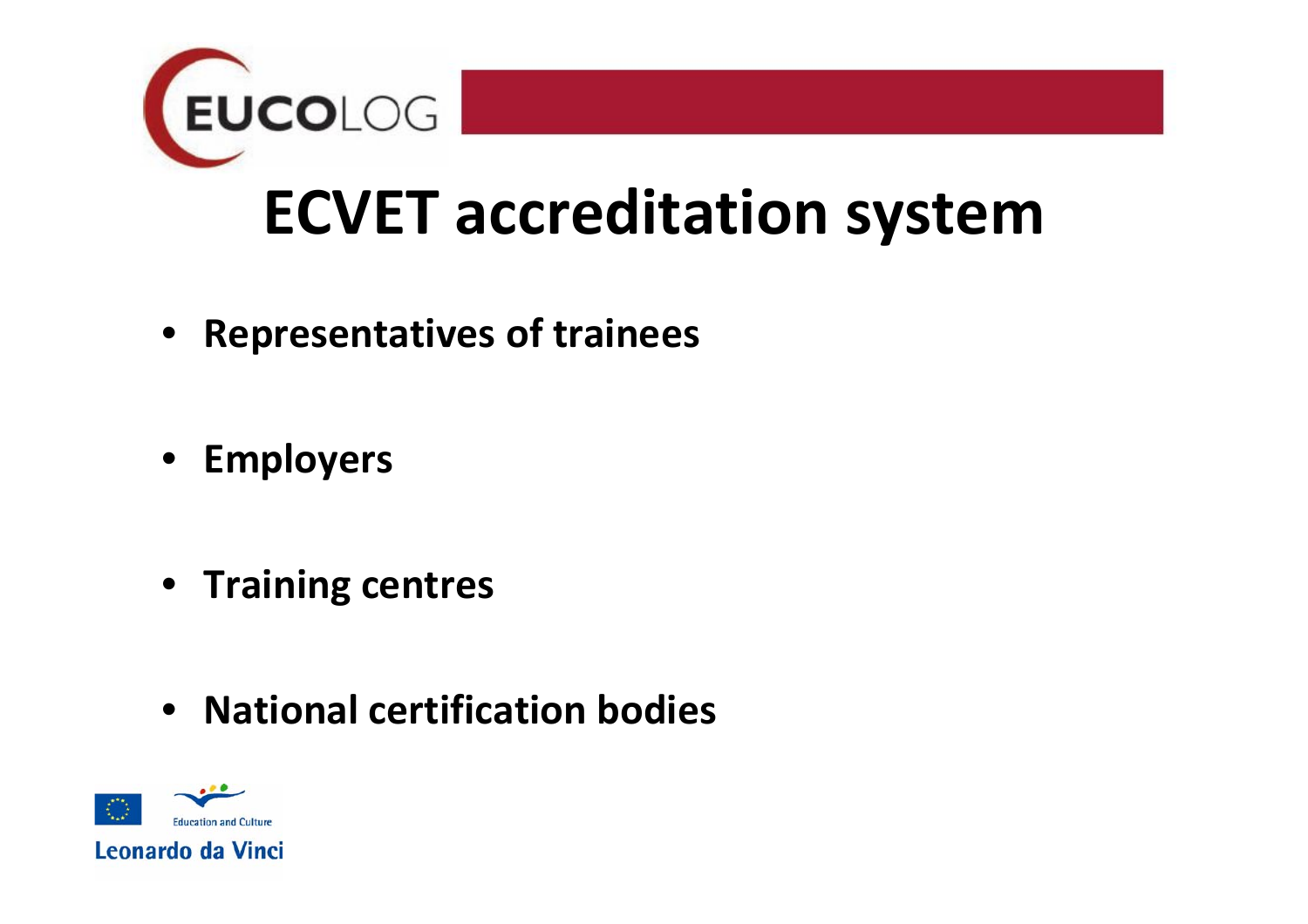

Leonardo da Vinci

# **Continued piloting of SOLOS model**

- Extend successful piloting of SOLOS model from 'in company' to other environments.
- Applicable to problem‐solving and competence‐ building in any organisation in which tasks and work are organized in <sup>a</sup> complex fashion.
- Address other goals such as improvement of company communication, trust and team‐building.
- Transfer to other sectors beyond EUCOLOG framework (logistics).